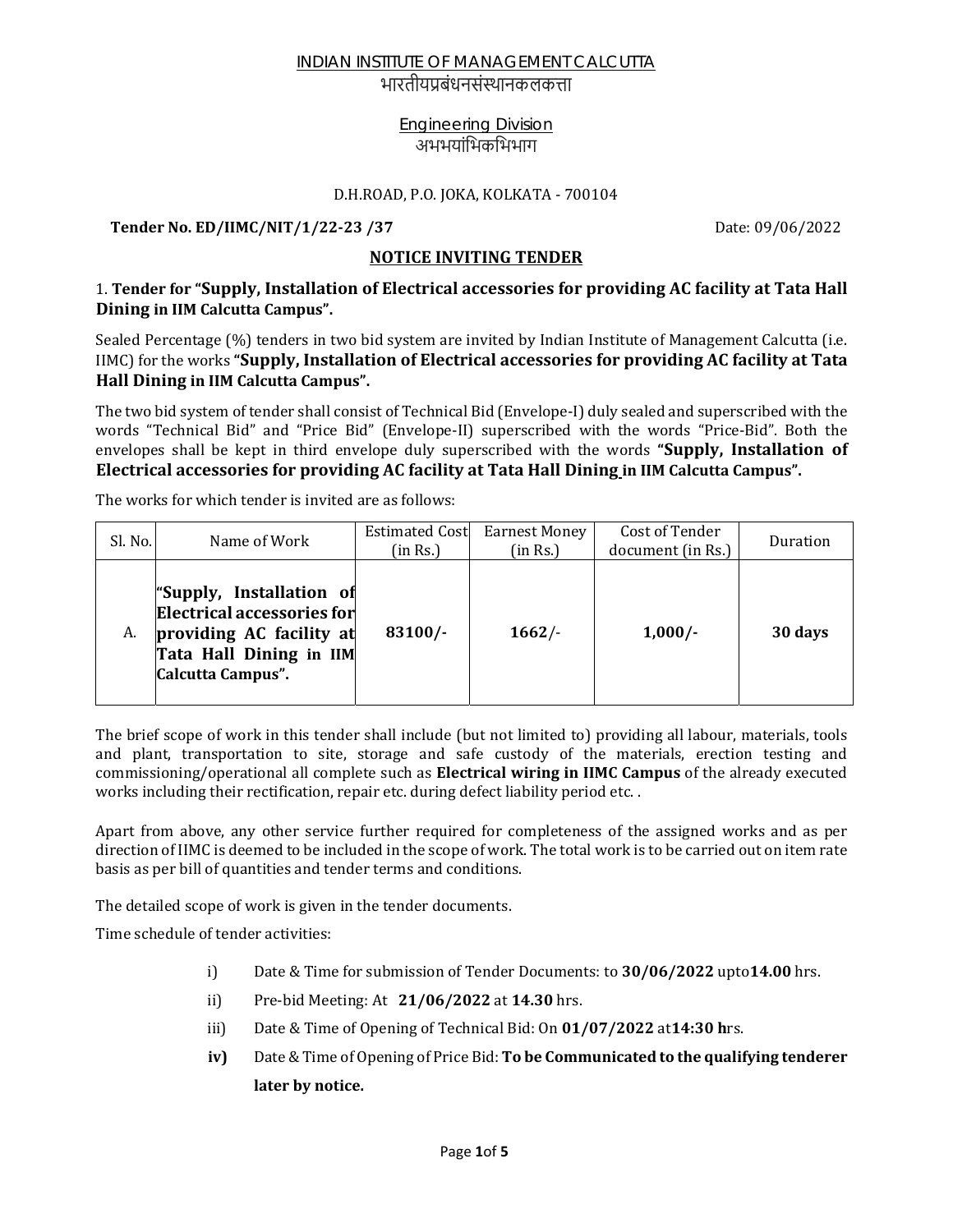## भारतीयप्रबंधनसंस्थानकलकत्ता

#### Engineering Division अभभयांिभकिभभाग

3.0Contractors who fulfill the following basic qualifying requirements are eligible to participate in this tender.

a) Bidder should have successfully completed /substantially completed during last 7 (Seven) years from the last date of submission of the bid for the following "similar works".

Three similar works, each of costing minimum **40%** of the estimated cost put to this tender.

**OR**

Two similar works each of costing minimum **60%** of the estimated cost put to this tender.

**OR**

One similar work costing minimum **80%** of the estimated cost put to this tender.

 The substantially completed works shall be the works where at least 80% billing of total awarded value has been achieved. The certificates issued by client with billed value of work shall form the basis of evaluation.

b) For evaluation purpose, the completion cost of works mentioned in the completion certificate shall be enhanced by 7% per annum till the end of month prior to date of NIT.

 c) Should have had Average Annual Financial Turnover of at least 50% of the estimated cost of the work in the last three consecutive years ending 31.03.2021 duly certified by a Chartered Accountant.

 d) Should not have incurred any loss in more than two years during the immediate last five consecutive financial years ending 31.03.2021. Copies of balance sheet / certificate from Chartered Accountant are to be submitted in support thereof.

 e) Should have a Solvency of 40% of the estimated cost issued by a Bank. The Solvency certificate should not have been issued earlier than 6 (Six) months of last date of submission of tender.

f) Should have valid Permanent Account Number of Income Tax and valid regional trade license issued by competent authority of W. Bengal. Copies of documentary evidence are to be submitted.

 g) Should have valid GST Registration number in the state of West Bengal. In case the bidder do not have GST Registration number in the state of West Bengal, the same shall be obtained by the successful bidder within one month from the date of LOI or before release of 1st RA Bill whichever is earlier. An undertaking shall be submitted by the bidder for the submission of GST in the State of West Bengal required in the line with the above.

 h) The experience certificates issued by Government Organizations / Semi Government Organizations / State Government Public Works Department / Central Government / Public Sector Undertakings / Autonomous Bodies/ Municipal Bodies eligibility of the Public Limited Companies / Non-government organizations shall be accepted for assessing the eligibility of tender.

However, the certificates issued by a Public Limited Company / Non-governmental Organization must be supported by TDS certificates in support of value of work done by the tenderer.

 i) Even though an applicant may satisfy the eligibility criteria, IIMC reserves the right for not issuing the tender document if the applicant has record of poor performance such as abandoning work, not properly completing the work, delay in completion of work, poor quality of work, financial failure / weakness etc.

j) Site visit for the subject tender is mandatory. The bidders shall visit the site to Study/assess the tendered work and also acquaint themselves of the prevailing local conditions before submitting their bid. **Prospective**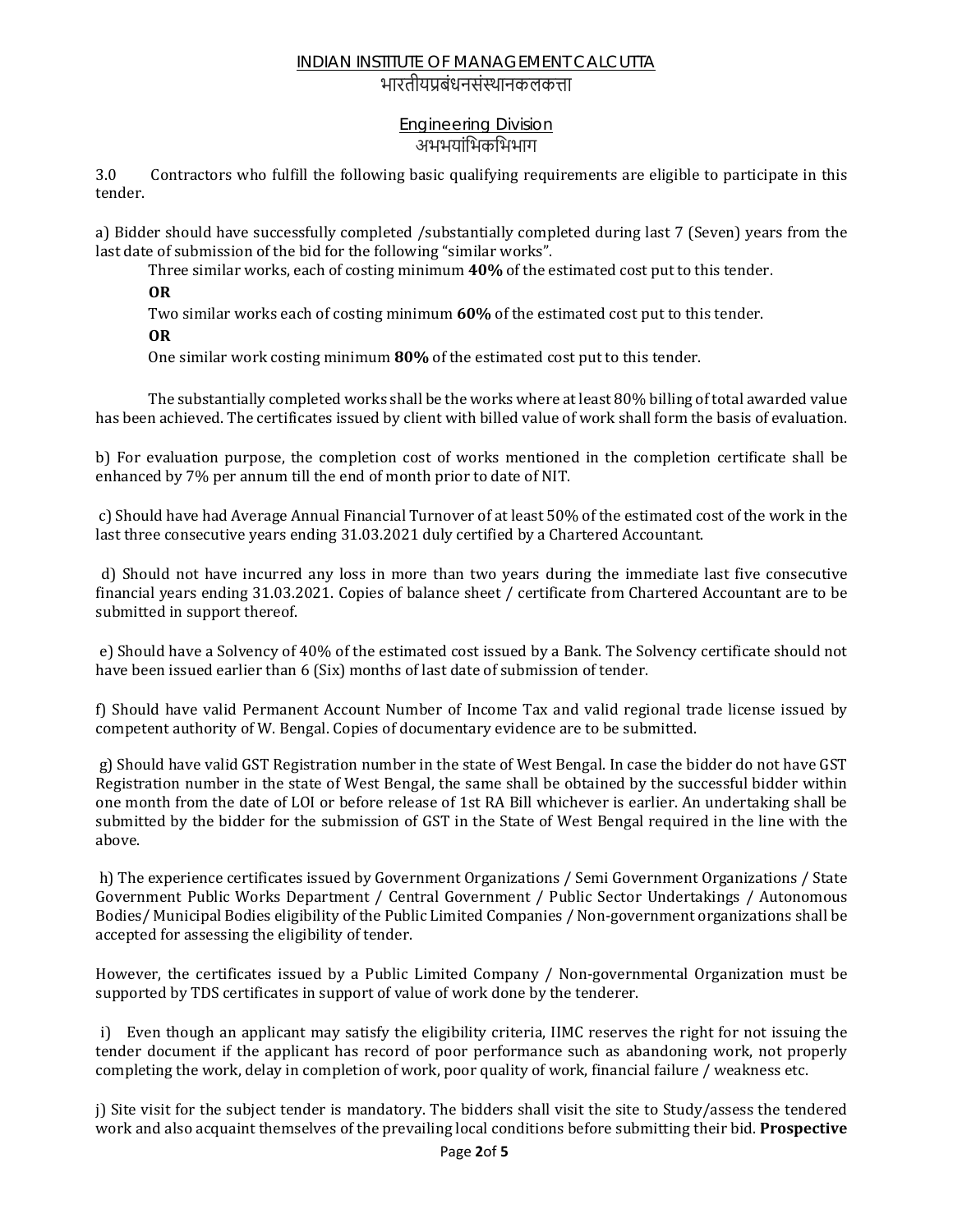## भारतीयप्रबंधनसंस्थानकलकत्ता

#### Engineering Division अभभयांिभकिभभाग

**bidders have to attend the Pre‐Bid meeting compulsory, otherwise they will not be eligible for submitting tender for the scheduled work.**

#### In case the pre-bid meeting is attended by an authorized representative, the person concerned has to **provide relevant letter of authorization from agency Proprietor/Firm‐Head/Company‐Head /Competent authority to attend the meeting on behalf of the Agency/Firm/Company.**

k) All corrigendum and addendum issued by IIMC shall be part of tender documents and are to be submitted duly signed and stamped by the tenderer. Even if tenderer fails to submit corrigendum and addendum duly signed by him, he will be deemed to have gone through such addendums/ corrigendum if any, and no claim shall be entertained by IIMC on account of any omission /error on his part.

l) The contractor has to obtain labour license within one month from the date of issuance of work order or submission of 1st R/A Bill, whichever is earlier.

- 4.0 Tender documents comprising of the following:
	- a) Volume –I:
		- a. Notice Inviting Tender
		- b. General conditions of the contract.
		- c. Checklist of Documents to be submitted
		- d. Letter of undertaking
	- b) Volume –II: Price Bid with Bill of Quantity

5.0 Relevant experience certificates and other documents shall be self-attested by the tendered. Completion Certificates from clients shall be in the name of the Company who is submitting the tender. The bidder has to produce original documents for verification at the time of opening of tender or as and when demanded. The Tender of any tenderer shall be rejected if on detailed scrutiny, documents submitted along with the tender are found to be unsatisfactory/ forged and the EMD submitted by him shall stand forfeited by IIMC. The decision of IIMC in this regard shall be final and binding on the tenderer.

6.0 All Tenders shall be valid up to 90 days from the due date of submission including any extension thereof and must be accompanied by Earnest Money Deposit payable favouring, "**IIMC Construction Works Accounts**", payable at Kolkata in form of DD. The EMD shall be valid for a minimum period of 90 days (Ninety Days) from the date of publication of Tender. Tenders submitted without EMD or with inadequate amount of EMD shall not be accepted and deemed to be rejected. However, exemption will be granted for submission of EMD to applicable firms/agencies as per Govt. of India norms.

7.0 All Tenders must be accompanied by Tender document cost payable favouring, "**IIMC Construction Works Accounts**", payable at Kolkata in form of DD. It shall be valid for a minimum period of 90 days (Ninety Days) from the date of publication of Tender. Tenders submitted without this or with inadequate amount of EMD shall be rejected not be accepted and deemed to be rejected.

The duly signed scanned copies of the Demand Drafts along with the relevant documents need to upload on the CPPP as well as hard copies of the relevant Documents along with the original Demand Drafts need to submit in the drop down box at Engineering Division, IIMC, Kolkata.

8.0 The Terms & Conditions contained in this NIT and tender documents shall be applicable. In case of any unscheduled holiday taking place on the last day of issue of tender/submission of tender, the next working day will be treated as scheduled day and time for issue/submission of Tender.

9.0 IIMC reserves its right to take appropriate action including disqualification of tenderer(s) as may be deemed fit and proper by IIMC at any time without giving any notice to the tenderer in this regard. The decision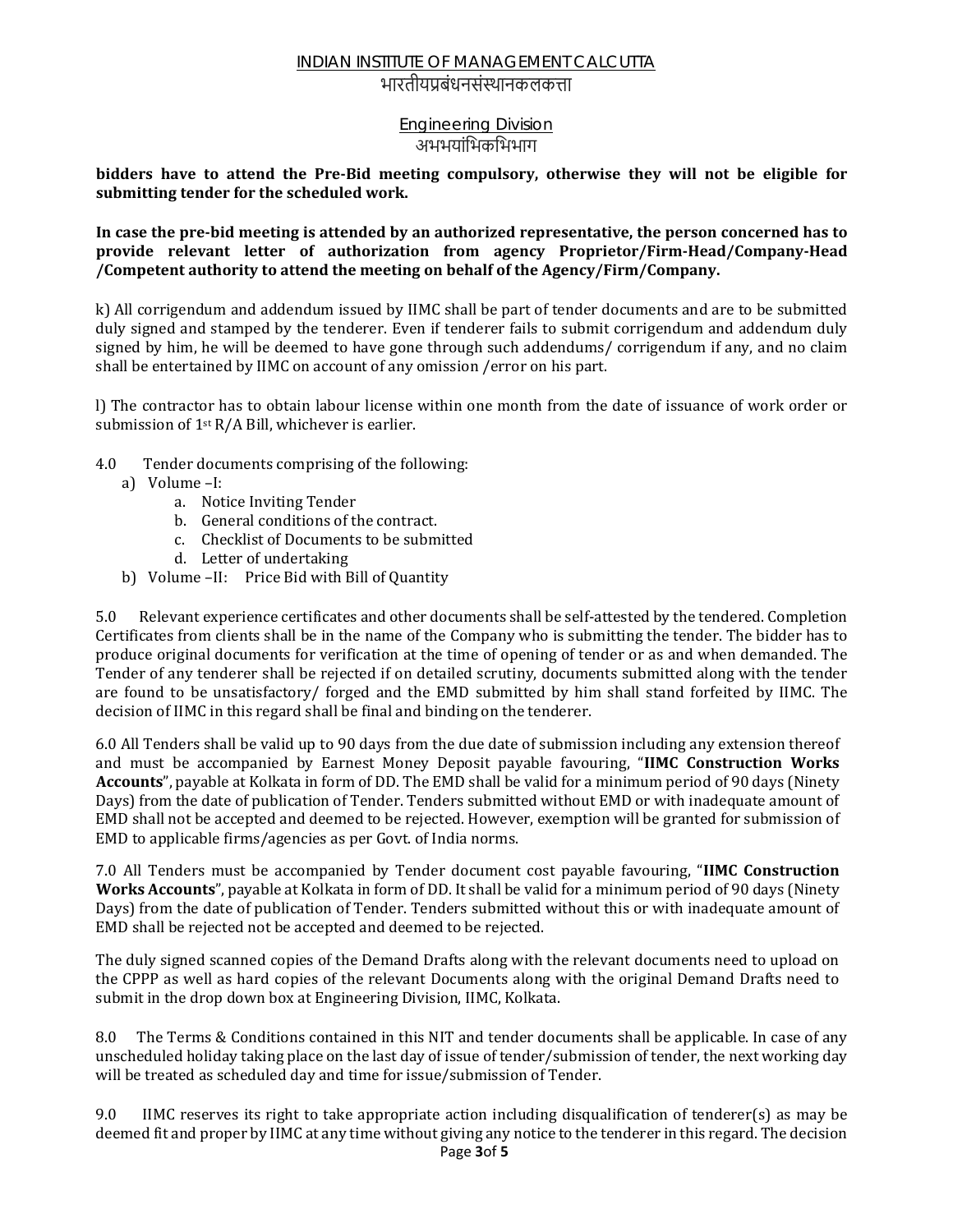## भारतीयप्रबंधनसंस्थानकलकत्ता

## Engineering Division अभभयांिभकिभभाग

of IIMC in the matter of disqualification shall be final and binding on the Tenderers.

10.0IIMC reserves the right to accept any tender or reject any or all tenders or annul this tendering process without assigning any reason and liability whatsoever and to re-invite tender at its sole discretion. The corrigendum or addendum, extension, cancellation of this NIT, if any, shall be hosted on the IIMC website. The bidders are required to check IIMC's website regularly for this purpose, to take into account before submission of tender. All Corrigendum and addendum are to be submitted duly signed & stamped.

11.0The price bid of those bidders whose bids have been found to be prima-face technically accepted on the basis of documents submitted along with the bid (Technical Bid) shall be opened with prior intimation to them. Hence, the participating tenderers must furnish their e-mail id and contact phone numbers on the Technical Bid.

12.0 In case of tie-tender, where two firms are biding lowest, IIMC reserves the right to split the work among these bidders and / or IIMC will reserve the right to award the tender to any one of such bidder as deemed fit . Further IIMC does not bind itself to accept the lowest tender. The decision of IIMC in this regard shall be final and binding on the tenderers.

13.0 Tender is uploaded in CPP portal and IIMC website dated **09.06.2022**

#### 14.0 SUBMISSION OF TENDER

- A. Help for bidders, FAQ, Information about DSC and Bidders Manual Kit containing the detailed guidelines for e-Procurement system are also available on Central Public Procurement Portal.[https://eprocure.gov.in/eprocure/app]
- B. It is mandatory for all the bidders to have a valid Digital Signature Certificate (in the name of person having power of attorney to sign the Bid) from any of the licensed Certifying Agency (Bidders can see the list of licensed CA's from the link www.cca.gov.in) to participate in e-Procurement of IIM CALCUTTA.
- C. It is mandatory for the bidders to get their firm /company registered with e-procurement portal https://eprocure.gov.in/eprocure/app to have user ID & password.
- D. Tender documents will be available online on website https://eprocure.gov.in/eprocure/app which can be downloaded.
- E. Bidders may download and refer the "Instructions for Online Bid Submission" from (https://eprocure.gov.in/eprocure/app).
- F. The tender documents shall be submitted online in the prescribed format given on the websites and technical bids received online shall be opened as per NIT or Corrigendum thereof. No other mode of submission is acceptable. Detailed credentials as per the requirement of eligibility criteria and all tender papers except Bill of Quantities are to be submitted in "Technical Bid".
- G. Bill of Quantities with rates duly filled in is to be submitted in the format provided online in the name of "Price Bid". Hence, physical submission of the documents is limited to submission of original Earnest Money and Tender document fee. Deposit in the form of Demand Draft as per provision given in NIT.
- H. Representative of the bidder, who chooses to attend, may attend the online opening of the technical bids on the scheduled date and time of Bid opening. However, such representatives shall be allowed to attend the opening of the Technical Bids, only, if such person presents the signed letter of authority issued in his name by the bidder on his letter head.
- I. Bidders cannot submit the tender after the due date and time of e-bid submission. Time being displayed on Central Public Procurement Portal https://eprocure.gov.in/eprocure/app ("Server System Clock Time") shall be final and binding on the bidder. e-Bids are required to be submitted by bidders, only as per the Indian Standard Time (IST) and not the time as per their location/country.
- J. The bidders are advised to submit their e-bids well before the e-bid due date. IIM CALCUTTA shall not